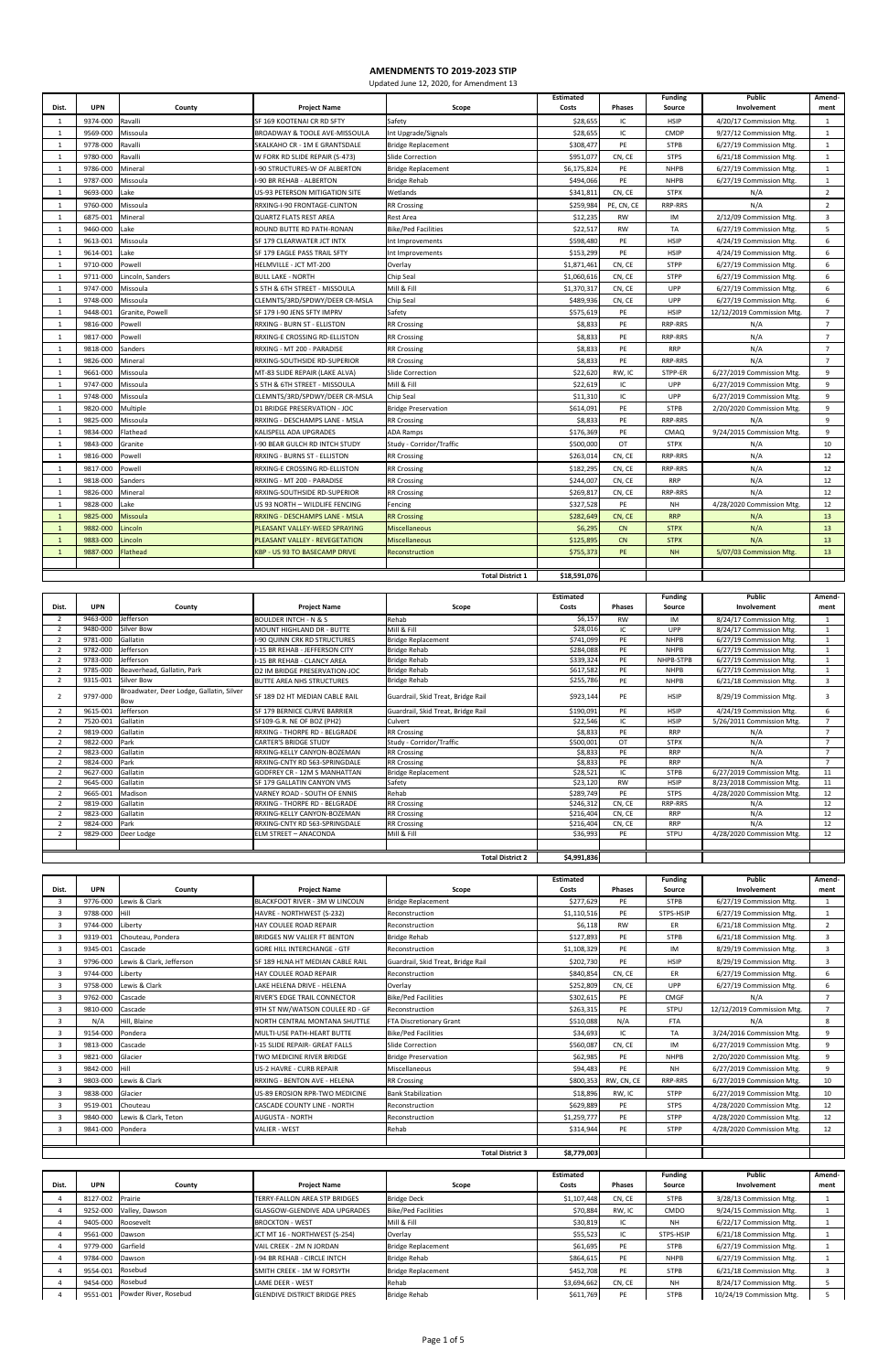| 9675-000                | Dawson, Garfield, Phillips, Richland,<br>Roosevelt, Valley | <b>D4 CRACK SEALING - NORTH</b>  | Crack Seal                | \$258,411   | CN, CE | NH, STPP, STPS | 3/14/19 Commission Mtg.   |    |
|-------------------------|------------------------------------------------------------|----------------------------------|---------------------------|-------------|--------|----------------|---------------------------|----|
| 9676-000                | Fallon, Powder River, Rosebud                              | D4 CRACK SEALING - SOUTH         | Crack Seal                | \$270,611   | CN, CE | IM, NH, STPP   | 3/14/19 Commission Mtg.   |    |
| 9804-000 Rosebud        |                                                            | ROSEBUD CRK RD REPAIR (S-447)    | <b>Bank Stabilization</b> | \$8,817     | RW, IC | <b>STPS</b>    | 6/27/2019 Commission Mtg. | 10 |
| 9877-000 Dawson         |                                                            | <b>BAD ROUTE REST AREA REHAB</b> | Rest Area                 | \$62,961    | PE     | IM             | 2/12/2009 Commission Mtg. | 11 |
|                         | 9835-000 Carter, Fallon                                    | NORTH OF EKALAKA - NORTH         | Overlay                   | \$62,989    | PE     | <b>STPP</b>    | 4/28/2020 Commission Mtg. | 12 |
| 9836-000 Carter         |                                                            | EKALAKA - SOUTH                  | Chip Seal                 | \$62,989    | PE     | <b>STPP</b>    | 4/28/2020 Commission Mtg. | 12 |
| 9837-000 Carter         |                                                            | ALZADA - NORTH                   | Chip Seal                 | \$62,989    | PE     | <b>STPP</b>    | 4/28/2020 Commission Mtg. | 12 |
|                         |                                                            |                                  |                           |             |        |                |                           |    |
| <b>Total District 4</b> |                                                            |                                  |                           | \$7,739,890 |        |                |                           |    |

Projects added in the most recent amendment are shaded. **Total All Districts: \$65,119,082**

|       |            |                                                                        |                                    |                              | <b>Estimated</b> |               | <b>Funding</b> | <b>Public</b>              | Amend-         |
|-------|------------|------------------------------------------------------------------------|------------------------------------|------------------------------|------------------|---------------|----------------|----------------------------|----------------|
| Dist. | <b>UPN</b> | County                                                                 | <b>Project Name</b>                | Scope                        | Costs            | <b>Phases</b> | Source         | Involvement                | ment           |
| 5     | 9059-001   | Musselshell                                                            | US-12 BANK STABILIZATION-PH 2      | <b>Bank Stabilization</b>    | \$55,749         | IC            | STPP-NH        | 10/28/15 Commission Mtg.   | 1              |
| 5     | 9423-000   | Big Horn, Fergus, Judith Basin,<br>Musselshell, Petroleum, Yellowstone | SF 169 BLGS DISTRIC SFTY IMPRV     | Safety                       | \$28,049         | IC            | HSIP-G         | 6/22/17 Commission Mtg.    | 1              |
| 5     | 9777-000   | Musselshell                                                            | MUSSELSHELL R-10M SW MUSSLSHLL     | <b>Bridge Replacement</b>    | \$246,781        | PE            | <b>STPB</b>    | 6/27/19 Commission Mtg.    | $\mathbf{1}$   |
| 5     | 9767-000   | Yellowstone                                                            | RRXING-56TH ST W-LAUREL            | <b>RR Crossing</b>           | \$223.189        | PE, CN, CE    | <b>RRP</b>     | N/A                        | $\overline{2}$ |
| 5     | 9768-000   | Yellowstone                                                            | RRXING - 5TH AVE - LAUREL          | <b>RR Crossing</b>           | \$410,336        | PE, CN, CE    | RRP-RRS        | N/A                        | $\overline{2}$ |
| 5     | 9520-001   | Sweet Grass                                                            | JCT US 191 - EAST (S-478)          | Rehab                        | \$244,708        | PE            | <b>STPS</b>    | 8/29/19 Commission Mtg.    | 3              |
| .5    | 9798-000   | <b>Big Horn</b>                                                        | <b>BIG HORN COUNTY LINE - WEST</b> | <b>Pavement Preservation</b> | \$135,462        | PE            | <b>STPS</b>    | 8/29/19 Commission Mtg.    | 3              |
| .5    | 9799-000   | Carbon                                                                 | BEAR CREEK - EAST (S-308)          | Chip Seal                    | \$49,259         | PE            | <b>STPS</b>    | 8/29/19 Commission Mtg.    | 3              |
| 5     | 9800-000   | <b>Golden Valley</b>                                                   | S-238 / S-300 - RYEGATE            | Rehab                        | \$86,203         | PE            | <b>STPS</b>    | 8/29/19 Commission Mtg.    | $\overline{3}$ |
| 5     | 9801-000   | Musselshell                                                            | SOUTH OF US 12 - SOUTH             | Rehab                        | \$86,203         | PE            | <b>STPS</b>    | 8/29/19 Commission Mtg.    | 3              |
| 5     | 9802-000   | Carbon                                                                 | JCT US 212 - NORTHWEST (S-421)     | Chip Seal                    | \$61,574         | PE            | <b>STPS</b>    | 8/29/19 Commission Mtg.    | $\overline{3}$ |
| 5     | 9342-001   | Fergus                                                                 | MT - 81 BRIDGES                    | <b>Bridge Replacement</b>    | \$7,815,000      | IC, CN, CE    | <b>STPB</b>    | 6/21/18 Commission Mtg.    | $\overline{a}$ |
| .5    | 9383-001   | Yellowstone                                                            | SF169 RIMROCK & 62ND ST W-BLGS     | Int Improvements             | \$750,000        | PE            | <b>HISP</b>    | 10/24/19 Commission Mtg.   | 5              |
| 5     | 9449-000   | Stillwater                                                             | HWY 78 PATH & WALKS-COLUMBUS       | <b>Bike/Ped Facilities</b>   | \$22,380         | <b>RW</b>     | <b>TA</b>      | 8/24/17 Commission Mtg.    | 6              |
| 5     | 9616-001   | <b>Big Horn</b>                                                        | SF 179 LODGE GRASS SHLD WIDEN      | Safety                       | \$1,116,019      | PE            | <b>HSIP</b>    | 4/24/19 Commission Mtg.    | 6              |
| 5     | 9745-000   | Petroleum                                                              | VALENTINE ROAD REPAIR              | Reconstruction               | \$833,872        | CN, CE        | ER             | 6/27/19 Commission Mtg.    | 6              |
| 5     | 9772-000   | <b>Big Horn</b>                                                        | EAST OF BUSBY - EAST               | Rehab                        | \$10,980,990     | CN, CE        | <b>NH</b>      | 6/27/19 Commission Mtg.    | 6              |
| 5     | 9508-001   | Fergus                                                                 | LOWER AIRPORT ROAD - LEWISTOWN     | <b>Pavement Preservation</b> | \$48,927         | PE            | <b>UPP</b>     | 8/24/2017 Commission Mtg.  | $7^{\circ}$    |
| 5     | 9809-000   | Musselshell                                                            | US-87 RUMBLE STRIP MITIGATION      | Environmental                | \$24,463         | PE            | <b>NH</b>      | 12/12/2019 Commission Mtg. | $\overline{7}$ |
| 5     | 9342-001   | Fergus                                                                 | MT-81 BRIDGES                      | <b>Bridge Replacement</b>    | \$1,260          | <b>RW</b>     | <b>STPB</b>    | 12/14/2017 Commission Mtg. | 9              |
| 5     | 9745-000   | Petroleum                                                              | VALENTINE ROAD REPAIR              | Reconstruction               | \$5,684          | RW            | ER             | 6/27/2019 Commission Mtg.  | 9              |
| .5    | 9814-000   | Fergus                                                                 | MT-80 SLIDE REPAIR-ARROW CREEK     | Slide Correction             | \$1,473,819      | PE            | <b>STPP</b>    | 2/20/2020 Commission Mtg.  | 9              |
| 5     | 9815-000   | Judith Basin                                                           | TURN LANES - WINDHAM               | Safety                       | \$92,114         | PE            | <b>NH</b>      | 2/20/2020 Commission Mtg.  | 9              |
| .5    | 9827-000   | Yellowstone                                                            | RRXING - STEFFES RD - BILLINGS     | <b>RR Crossing</b>           | \$8,833          | PE            | RRP-RRS        | N/A                        | 9              |
| 5     | 9827-000   | Yellowstone                                                            | RRXING - STEFFES RD - BILLINGS     | <b>RR Crossing</b>           | \$216,403        | CN, CE        | <b>RRP</b>     | N/A                        | 13             |
|       |            |                                                                        |                                    |                              |                  |               |                |                            |                |
|       |            |                                                                        |                                    | <b>Total District 5</b>      | \$25,017,277     |               |                |                            |                |

| Dist. | <b>UPN</b>             | County | <b>Project Name</b> | Scope | <b>Estimated</b><br>Costs | Phases | <b>Funding</b><br>Source | <b>Public</b><br>Involvement | Amend-<br>ment |
|-------|------------------------|--------|---------------------|-------|---------------------------|--------|--------------------------|------------------------------|----------------|
| N/A   |                        |        |                     |       |                           |        |                          |                              |                |
|       |                        |        |                     |       |                           |        |                          |                              |                |
|       | <b>Total Statewide</b> |        |                     |       |                           |        |                          |                              |                |

| <b>Recreational Trails Program</b> |                                                      |                                                                                                          |               |                      |               |                          |                               |                |
|------------------------------------|------------------------------------------------------|----------------------------------------------------------------------------------------------------------|---------------|----------------------|---------------|--------------------------|-------------------------------|----------------|
| Federal<br>Project<br>Number       |                                                      | <b>Project Title</b>                                                                                     | Scope         | Obligation<br>Amount | <b>Phases</b> | <b>Funding</b><br>Source | Public<br>Involvement         | Amend-<br>ment |
| RTP1901                            | Absaroka Beartooth Wilderness<br>Foundation          | Absaroka-Beartooth Wilderness<br>Trail Maintenance and<br>Stewardship Program                            | Miscellaneous | \$40,109             | OT            | <b>RTP</b>               | <b>FWP Public Involvement</b> | $\mathbf{1}$   |
| RTP1902                            | Back Country Horsemen of<br>Montana                  | Volunteer Trail Maintenance on<br>the Continental Divide National<br>Scenic Trail                        | Miscellaneous | \$30,000             | OT            | <b>RTP</b>               | <b>FWP Public Involvement</b> | $\mathbf{1}$   |
| RTP1903                            | <b>Beartooth Recreational Trails</b><br>Association  | Nordic Trails Grooming on the<br>West Fork Road and Red Lodge<br>Nordic Center near Red Lodge            | Miscellaneous | \$20,000             | OT            | <b>RTP</b>               | <b>FWP Public Involvement</b> | $\mathbf{1}$   |
| RTP1904                            | <b>Beaverhead Trails Coalition</b>                   | Noble Avenue Trail Project:<br>Constructing 1,097ft of Gravel<br>Trail from Skihi Street to              | Miscellaneous | \$31,000             | OТ            | <b>RTP</b>               | <b>FWP Public Involvement</b> | $\mathbf{1}$   |
| RTP1905                            | Bitter Root Land Trust, Inc.                         | Skalkaho Bend Trail Project:<br>Constructing ADA Trail with<br>Trailhead Infrastructure at               | Miscellaneous | \$80,000             | OT            | <b>RTP</b>               | <b>FWP Public Involvement</b> | $\mathbf{1}$   |
|                                    | RTP1906 Bitterroot Cross-Country Ski Club            | Chief Joseph Pass Nordic Trail<br>Grooming and Maintenance near<br>Hamilton                              | Miscellaneous | \$50,250             | OТ            | <b>RTP</b>               | <b>FWP Public Involvement</b> | $\mathbf{1}$   |
| RTP1907                            | <b>Bob Marshall Wilderness</b><br>Foundation         | Volunteer Trail Maintenance,<br>Weed Control, and Restoration<br><b>Projects Across the Bob Marshall</b> | Miscellaneous | \$40,000             | OT            | <b>RTP</b>               | <b>FWP Public Involvement</b> | $\mathbf{1}$   |
|                                    | RTP1908 Bridger Ski Foundation                       | Nordic Trails Grooming and<br>Maintenance on over 70km of<br>Trails in the Gallatin Valley               | Miscellaneous | \$25,000             | OT.           | <b>RTP</b>               | <b>FWP Public Involvement</b> | $\mathbf{1}$   |
| RTP1909                            | <b>Continental Divide Trail Coalition</b>            | <b>Continental Divide Trail</b><br>Restoration on 4 Miles of Trail on<br>Alice Creek near Lincoln and    | Miscellaneous | \$17,487             | OT            | <b>RTP</b>               | <b>FWP Public Involvement</b> | $\mathbf{1}$   |
| RTP1910                            | Flathead Area Mountain Bikers,<br>Inc.               | Spencer Mountain Bike Trails<br><b>Construction and Maintenance</b><br>near Whitefish                    | Miscellaneous | \$20,000             | OT            | <b>RTP</b>               | <b>FWP Public Involvement</b> | $\mathbf{1}$   |
| RTP1911                            | <b>Flathead Snowmobile Association</b>               | Snowmobile Trails Grooming and<br>Maintenance in the Flathead<br><b>National Forest</b>                  | Miscellaneous | \$55,000             | OT            | <b>RTP</b>               | <b>FWP Public Involvement</b> | $\mathbf{1}$   |
|                                    | RTP1912 Fort Peck Tribes                             | Tata'ga Baha Omaskaskan<br><b>Buffalo Trail Construction with</b><br>Trailhead Infrastructure on the     | Miscellaneous | \$50,000             | OT.           | <b>RTP</b>               | <b>FWP Public Involvement</b> | $\mathbf{1}$   |
|                                    | RTP1913 Glacier Nordic Club                          | <b>Big Mountain Nordic Trail</b><br>Grooming and Maintenance on<br>25km of Trails near Whitefish         | Miscellaneous | \$20,000             | OT            | <b>RTP</b>               | <b>FWP Public Involvement</b> | $\mathbf{1}$   |
|                                    | RTP1914 Kings Hill Grooming Association              | Snowmobile Trails Grooming and<br>Maintenance on 267 Miles of<br>Trails in the Little Belt Mountains     | Miscellaneous | \$52,460             | OT            | <b>RTP</b>               | FWP Public Involvement        | 1              |
|                                    | RTP1915 Last Chance Nordic Ski Club                  | Nordic Trails Grooming and<br>Maintenance on over 11 Miles of<br>Trails at MacDonald Pass and Bill       | Miscellaneous | \$13,000             | OT            | <b>RTP</b>               | <b>FWP Public Involvement</b> | 1              |
|                                    | RTP1916 Lewistown, City of                           | <b>Breed Creek Trail Bridge</b><br><b>Construction on Machler Fishing</b><br>Access Site in Lewistown    | Miscellaneous | \$20,500             | OT            | <b>RTP</b>               | <b>FWP Public Involvement</b> | $\mathbf{1}$   |
|                                    | RTP1917 Missoula Nordic Ski Club                     | Nordic Trails Grooming on 36<br>Miles of Trails at Four Locations<br>in/near Missoula                    | Miscellaneous | \$45,290             | OT            | <b>RTP</b>               | <b>FWP Public Involvement</b> | $\mathbf{1}$   |
|                                    | RTP1918 Missoula Snowgoers Snowmobile<br>Association | Snowmobile Trails Grooming and<br>Maintenance on Lolo and Garnet<br>Systems near Missoula                | Miscellaneous | \$35,000             | OT            | <b>RTP</b>               | <b>FWP Public Involvement</b> | $\mathbf{1}$   |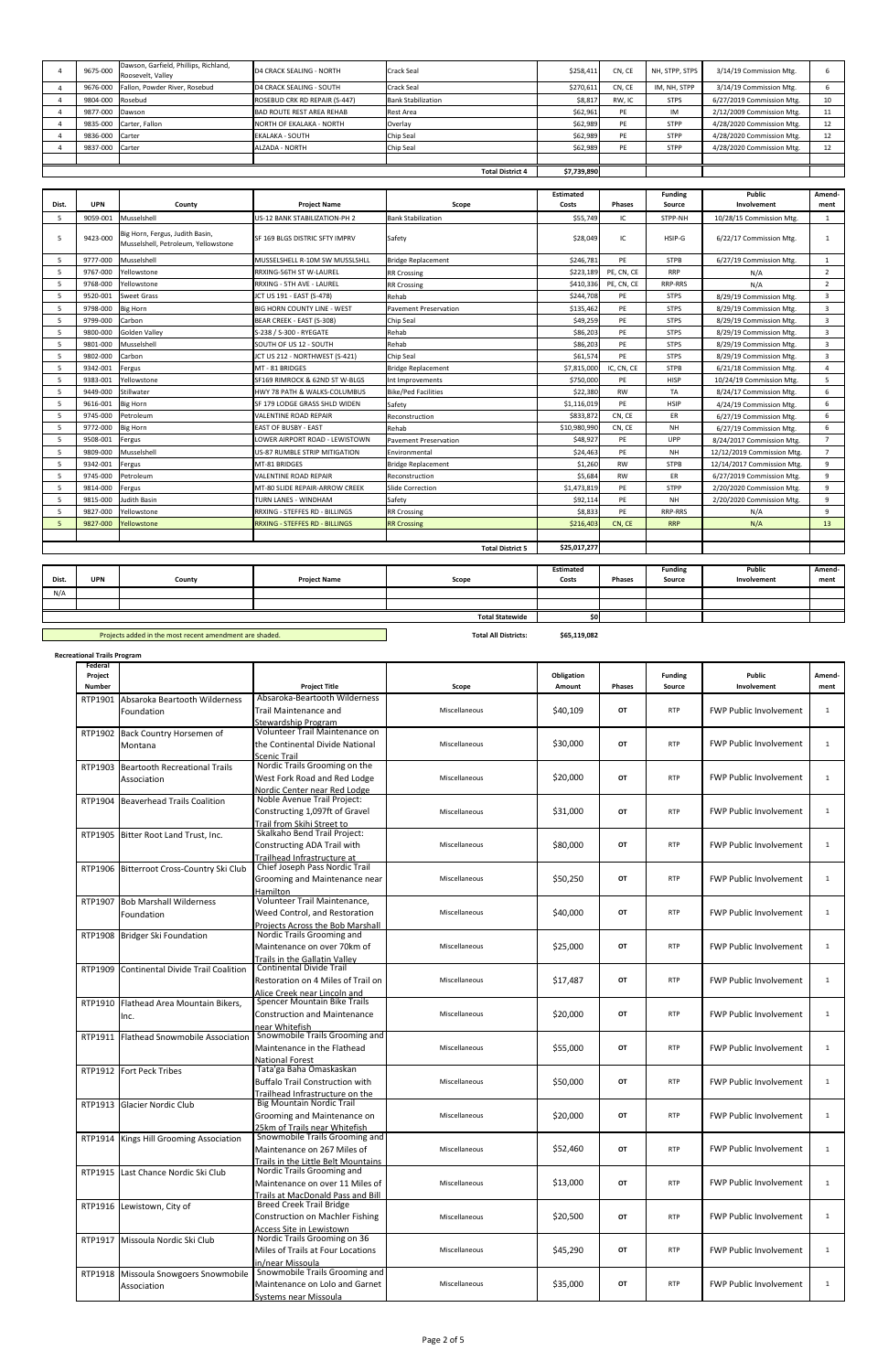| RTP1919 | Missoula, City of Parks and<br><b>Recreation Department</b>                            | Waterworks Hill Trail and<br>Trailhead Construction in<br>Missoula                                         | Miscellaneous                            | \$50,000        | OT | <b>RTP</b> | <b>FWP Public Involvement</b> | $\mathbf{1}$ |
|---------|----------------------------------------------------------------------------------------|------------------------------------------------------------------------------------------------------------|------------------------------------------|-----------------|----|------------|-------------------------------|--------------|
|         | RTP1920 Montana State Parks Foundation                                                 | Wild Horse Island Trail<br>Maintenance and Access Points<br>Enhancements at Flathead Lake                  | Miscellaneous                            | \$14,600        | OT | <b>RTP</b> | <b>FWP Public Involvement</b> | $\mathbf{1}$ |
|         | RTP1921 Montana Trail Vehicle Riders<br>Association                                    | Motorized Trail Maintenance on<br>Designated Motorized Routes on<br>USFS and BLM Lands Across              | Miscellaneous                            | \$45,000        | OT | <b>RTP</b> | <b>FWP Public Involvement</b> | $\mathbf{1}$ |
|         | RTP1922 Montana Wilderness Association                                                 | <b>Volunteer Trail Maintenance</b><br>Projects Across Montana                                              | Miscellaneous                            | \$27,430        | OT | <b>RTP</b> | <b>FWP Public Involvement</b> | $\mathbf{1}$ |
|         | RTP1923 NorthWest Montana Back<br>Country Horsemen                                     | Holland-Gordon Puncheon<br>Bridge Replacement in the Swan<br>Lake Ranger District                          | Miscellaneous                            | \$12,500        | OT | <b>RTP</b> | FWP Public Involvement        | $\mathbf{1}$ |
|         | RTP1924 Philipsburg, Town of                                                           | Philipsburg Town Park Trail<br>Construction (Phase 2)                                                      | Miscellaneous                            | \$18,400        | OT | <b>RTP</b> | FWP Public Involvement        | $\mathbf{1}$ |
|         | RTP1925 Seeley Lake Driftriders, Inc.                                                  | Snowmobile Trails Grooming and<br>Maintenance on USFS and DNRC<br>ands near Seeley Lake                    | Miscellaneous                            | \$45,000        | OT | <b>RTP</b> | FWP Public Involvement        | $\mathbf{1}$ |
|         | RTP1926 Seeley Lake ROCKS                                                              | Hill 16 Community Trails System<br>Construction (Phase 1) near<br>Seelev Lake                              | Miscellaneous                            | \$30,000        | OT | <b>RTP</b> | <b>FWP Public Involvement</b> | $\mathbf{1}$ |
| RTP1927 | Selway Bitterroot Frank Church<br>Foundation                                           | <b>Trail Restoration of</b><br>Approximately 36 Miles of Trails<br>in the Selway Bitterroot                | Miscellaneous                            | \$12,956        | OT | <b>RTP</b> | <b>FWP Public Involvement</b> | $\mathbf{1}$ |
|         | RTP1928 Sluice Boxes State Park                                                        | Pedestrian Bridge Construction<br>in Sluice Boxes State Park                                               | Miscellaneous                            | \$10,440        | OT | <b>RTP</b> | <b>FWP Public Involvement</b> | $\mathbf{1}$ |
|         | RTP1929 Summit Snowgoers, Inc.                                                         | Snowmobile Trails Grooming and<br>Maintenance on the Skyland<br>Road and Trailhead Plowing near            | Miscellaneous                            | \$10,000        | OT | <b>RTP</b> | <b>FWP Public Involvement</b> | $\mathbf{1}$ |
|         | RTP1930 Swan Valley Connections                                                        | <b>Mission Mountains Wilderness</b><br>and Swan Front Trails and<br><b>Backcountry Services Project,</b>   | Miscellaneous                            | \$30,000        | OT | <b>RTP</b> | <b>FWP Public Involvement</b> | $\mathbf{1}$ |
|         | RTP1931 The Dirt Concern DBA Southwest<br>Montana Mountain Bike<br>Association         | Trail Construction of About 2.8<br>Miles of Trail and Trailhead Area<br><b>Improvements at Copper City</b> | Miscellaneous                            | \$96,653        | OT | <b>RTP</b> | <b>FWP Public Involvement</b> | $\mathbf{1}$ |
|         | RTP1932 Troy Snowmobile Club                                                           | Snowmobile Trails Grooming and<br>Maintenance on the Three Rivers<br>Ranger District near Troy             | Miscellaneous                            | \$25,000        | OT | <b>RTP</b> | <b>FWP Public Involvement</b> | $\mathbf{1}$ |
|         | RTP1933 USFS-Beaverhead Deerlodge<br>National Forest-Pintler Ranger<br><b>District</b> | <b>Trans-Flint Trail Reconstruction</b><br>from Philipsburg to Deerlodge                                   | Miscellaneous                            | \$26,800        | OT | <b>RTP</b> | <b>FWP Public Involvement</b> | 1            |
| RTP1934 | <b>USFS-Custer Gallatin National</b><br>Forest-Beartooth Ranger District               | General and Heavy Trail<br>Maintenance Throughout the<br><b>Beartooth Ranger District</b>                  | Miscellaneous                            | \$69,954        | OT | <b>RTP</b> | <b>FWP Public Involvement</b> | $\mathbf{1}$ |
|         | RTP1935 USFS-Custer Gallatin National<br>Forest-Bozeman Ranger District                | Bozeman Ranger District Trail<br>Maintenance Projects: Volunteer<br>Coordinator and Seasonal Staff to      | Miscellaneous                            | \$45,050        | OT | <b>RTP</b> | <b>FWP Public Involvement</b> | $\mathbf{1}$ |
|         | RTP1936 USFS-Custer Gallatin National<br>Forest-Gardiner Ranger District               | Jardine Area Trail Maintenance<br>and Winter Public Safety and<br><b>Education in Cooke City</b>           | Miscellaneous                            | \$38,450        | OT | <b>RTP</b> | <b>FWP Public Involvement</b> | $\mathbf{1}$ |
|         | RTP1937 USFS-Custer Gallatin National<br>Forest-Hebgen Lake Ranger<br><b>District</b>  | <b>General Summer and Winter</b><br>Trail Maintenance across Hebgen<br>Lake Ranger District                | Miscellaneous                            | \$56,544        | OT | <b>RTP</b> | <b>FWP Public Involvement</b> | $\mathbf{1}$ |
|         | RTP1938 USFS-Custer Gallatin National<br>Forest-Yellowstone Ranger<br>District         | Summer and Winter Trail<br>Maintenance Throughout the<br><b>Yellowstone Ranger District</b>                | Miscellaneous                            | \$48,380        | OT | <b>RTP</b> | <b>FWP Public Involvement</b> | $\mathbf{1}$ |
|         | RTP1939 USFS-Flathead Avalanche Center                                                 | Avalanche Education and<br>Forecasting on in Northwest<br>Montana                                          | Miscellaneous                            | \$68,000        | OT | <b>RTP</b> | <b>FWP Public Involvement</b> | $\mathbf{1}$ |
|         | RTP1940 USFS-Flathead National Forest-<br>Spotted Bear Ranger District                 | Trail Rehabilitation in the<br>Spotted Bear Ranger District                                                | Miscellaneous                            | \$35,000        | OT | <b>RTP</b> | <b>FWP Public Involvement</b> | $\mathbf{1}$ |
| RTP1941 | USFS-Gallatin National Forest-<br><b>Avalanche Center</b>                              | Avalanche Education and<br>Forecasting on the Custer-<br>Gallatin National Forest in                       | Miscellaneous                            | \$45,000        | OT | <b>RTP</b> | <b>FWP Public Involvement</b> | $\mathbf{1}$ |
| RTP1942 | <b>USFS-Helena Lewis and Clark</b><br>National Forest-Helena Ranger<br>District        | Summer Trail Maintenance in<br>the Helena and Townsend Ranger<br><b>Districts</b>                          | Miscellaneous                            | \$20,000        | OT | <b>RTP</b> | <b>FWP Public Involvement</b> | $\mathbf{1}$ |
| RTP1943 | <b>USFS-Lolo National Forest-</b><br>Plains/Thompson Falls Ranger<br><b>District</b>   | West Fork Swamp Creek Trail<br>Head Bridge Replacement in the<br>Lolo National Forest                      | Miscellaneous                            | \$12,029        | OT | <b>RTP</b> | <b>FWP Public Involvement</b> | $\mathbf{1}$ |
|         | RTP1944 USFS-Lolo National Forest-<br><b>Superior Ranger District</b>                  | Murphy Creek Trail Project:<br>Construction of 3.5 Miles of Trail<br>with Trailhead Infrastructure in      | Miscellaneous                            | \$54,057        | OT | <b>RTP</b> | <b>FWP Public Involvement</b> | $\mathbf{1}$ |
| RTP1945 | West Central Montana Avalanche<br>Foundation                                           | Avalanche Forecasting and<br><b>Education in West Central</b><br>Montana                                   | Miscellaneous                            | \$50,000        | OT | <b>RTP</b> | <b>FWP Public Involvement</b> | $\mathbf{1}$ |
| RTP1946 | West Yellowstone Chamber of<br>Commerce                                                | Snowmobile Trails Grooming on<br>212 Miles of Trail in the Custer-<br>Gallatin and Caribou-Targhee         | Miscellaneous                            | \$55,000        | OT | <b>RTP</b> | <b>FWP Public Involvement</b> | $\mathbf{1}$ |
| RTP1947 | West Yellowstone Ski Education<br>Foundation                                           | Rendezvous Nordic Trails<br>Grooming and Maintenance near<br>West Yellowstone                              | Miscellaneous                            | \$35,000        | OT | <b>RTP</b> | <b>FWP Public Involvement</b> | $\mathbf{1}$ |
| RTP1948 | <b>Whitefish Legacy Partners</b>                                                       | Whitefish Trail Maintenance on<br>42 Miles of Trail                                                        | Miscellaneous                            | \$17,500        | OT | <b>RTP</b> | <b>FWP Public Involvement</b> | 1            |
| RTP1949 | Yellowstone National Park,<br><b>Backcountry Trails</b>                                | <b>Crescent Lake Trail Restoration</b><br>in Yellowstone National Park                                     | Miscellaneous                            | \$10,250        | OT | <b>RTP</b> | <b>FWP Public Involvement</b> | $\mathbf{1}$ |
| RTP2000 |                                                                                        | <b>FY2020 Recreational Trails</b><br>Program Administration<br>Apportionment                               | Miscellaneous                            | \$112,469       | OT | <b>RTP</b> | <b>FWP Public Involvement</b> | 1            |
|         |                                                                                        |                                                                                                            | FY2019 Recreational Trails Program Total | \$1,749,839     |    |            |                               |              |
| RTP2001 | <b>Beartooth Recreational Trails</b><br>Association                                    | Red Lodge-Area Nordic Ski Trail<br>Grooming and Maintenance<br>Project                                     | Miscellaneous                            | \$<br>20,000.00 | OT | <b>RTP</b> | <b>FWP Public Involvement</b> | 13           |
| RTP2002 | Big Sandy, Town of                                                                     | Big Sandy Safe Route to Schools<br>Project                                                                 | Miscellaneous                            | \$<br>50,500.00 | OT | <b>RTP</b> | <b>FWP Public Involvement</b> | 13           |
| RTP2003 | <b>Bitterroot Backcountry Cyclists</b>                                                 | Lake Como South-Side Trails<br><b>Construction Project</b>                                                 | Miscellaneous                            | \$<br>35,000.00 | OT | <b>RTP</b> | <b>FWP Public Involvement</b> | 13           |
| RTP2004 | Bitterroot Cross-Country Ski Club                                                      | Chief Joseph Pass Winter Trails<br><b>Grooming Project</b>                                                 | Miscellaneous                            | \$<br>30,000.00 | OT | <b>RTP</b> | <b>FWP Public Involvement</b> | 13           |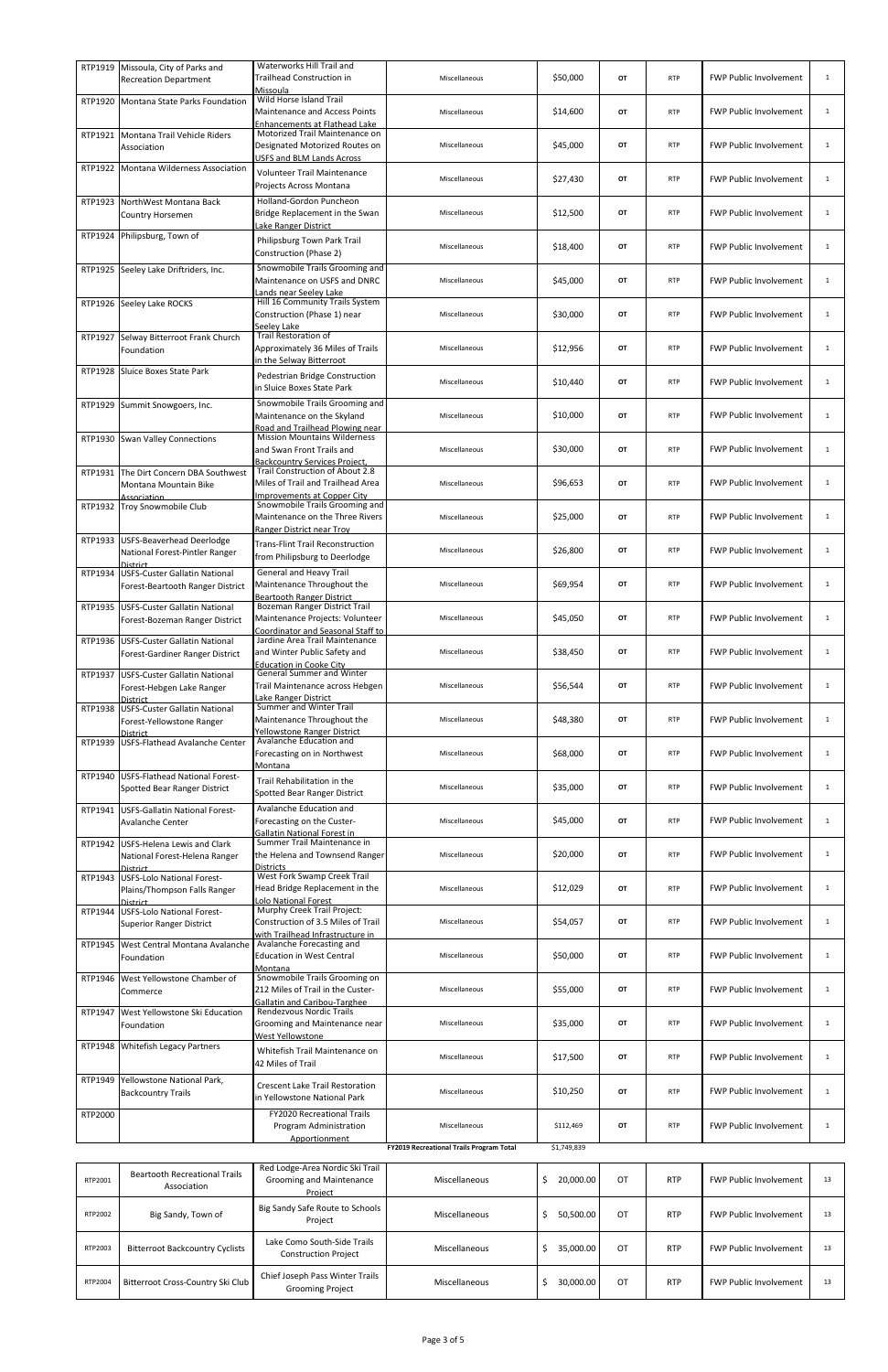| RTP2005 | <b>Bitterroot Ridgerunners</b>                                                   | Sapphire and Bitterroot<br><b>Mountains Snowmobile Trail</b><br><b>Grooming Project</b>                         | Miscellaneous | \$<br>10,000.00 | OT        | <b>RTP</b> | <b>FWP Public Involvement</b> | 13 |
|---------|----------------------------------------------------------------------------------|-----------------------------------------------------------------------------------------------------------------|---------------|-----------------|-----------|------------|-------------------------------|----|
| RTP2006 | <b>Bob Marshall Wilderness</b><br>Foundation                                     | <b>Bob Marshall Wilderness</b><br>Complex Volunteer Stewardship<br>Project                                      | Miscellaneous | \$<br>40,000.00 | OT        | <b>RTP</b> | <b>FWP Public Involvement</b> | 13 |
| RTP2007 | Bridger Ski Foundation                                                           | <b>Gallatin Valley Winter Grooming</b><br>and Maintenance Project                                               | Miscellaneous | \$<br>25,000.00 | OT        | <b>RTP</b> | <b>FWP Public Involvement</b> | 13 |
| RTP2008 | <b>Butte-Silver Bow Government</b>                                               | Big Butte Open Space Park Trail<br><b>Expansion and Restoration</b><br>Project                                  | Miscellaneous | \$<br>23,740.00 | OT        | <b>RTP</b> | <b>FWP Public Involvement</b> | 13 |
| RTP2009 | Columbia Falls, City of                                                          | River's Edge Park Trails<br><b>Improvement Project</b>                                                          | Miscellaneous | \$100,000.00    | OT        | <b>RTP</b> | <b>FWP Public Involvement</b> | 13 |
| RTP2010 | Deer Lodge, City of                                                              | Deer Lodge Connector Trails<br>Project                                                                          | Miscellaneous | \$<br>47,000.00 | OT        | <b>RTP</b> | <b>FWP Public Involvement</b> | 13 |
| RTP2011 | Five Valleys Land Trust                                                          | House of Sky Trail Project                                                                                      | Miscellaneous | \$<br>75,000.00 | OT        | <b>RTP</b> | <b>FWP Public Involvement</b> | 13 |
| RTP2012 | Flathead Snowmobile Association                                                  | Flathead-Area Snowmobile Trail<br>Grooming and Equipment<br>Maintenance Project                                 | Miscellaneous | \$<br>55,000.00 | ОT        | <b>RTP</b> | <b>FWP Public Involvement</b> | 13 |
| RTP2013 | <b>Gallatin Valley Land Trust</b>                                                | Front Street Pathway Bridge<br>Project                                                                          | Miscellaneous | \$<br>45,000.00 | OT        | <b>RTP</b> | <b>FWP Public Involvement</b> | 13 |
| RTP2014 | Glacier Nordic Club                                                              | <b>Big Mountain Nordic Trail</b><br>Grooming & Maintenance Project                                              | Miscellaneous | \$<br>20,000.00 | OT        | <b>RTP</b> | <b>FWP Public Involvement</b> | 13 |
| RTP2015 | <b>Great Falls Trail Bike Riders</b><br>Association                              | Helena-Lewis & Clark National<br>Forest-Jefferson Division Trail<br>Safety and Maintenance Project              | Miscellaneous | \$<br>59,853.12 | OT        | <b>RTP</b> | <b>FWP Public Involvement</b> | 13 |
| RTP2016 | Kings Hill Grooming Association                                                  | Kings Hill Snowmobile Trail<br>Grooming and Maintenance<br>Project                                              | Miscellaneous | \$<br>55,200.00 | ОT        | <b>RTP</b> | <b>FWP Public Involvement</b> | 13 |
| RTP2017 | Kootenai Cross-Country Ski Club,<br>Inc                                          | Flower Creek Vault Toilet<br><b>Installation Project</b>                                                        | Miscellaneous | \$<br>15,000.00 | OT        | <b>RTP</b> | <b>FWP Public Involvement</b> | 13 |
| RTP2018 | Last Chance Audubon Society                                                      | Jane Beasley Memorial Trail<br><b>Construction Project</b>                                                      | Miscellaneous | \$<br>8,463.72  | OT        | <b>RTP</b> | <b>FWP Public Involvement</b> | 13 |
| RTP2019 | Lone Pine State Park                                                             | Lone Pine State Park Trail<br>Rehabilitation and Bridge<br><b>Replacement Project</b>                           | Miscellaneous | \$<br>70,300.00 | OT        | <b>RTP</b> | <b>FWP Public Involvement</b> | 13 |
| RTP2020 | Missoula Nordic Ski Club                                                         | <b>Arctic Cat Bearcat Snowmobile</b><br>Purchase Project                                                        | Miscellaneous | \$<br>16,000.00 | OT        | <b>RTP</b> | <b>FWP Public Involvement</b> | 13 |
| RTP2021 | Montana Trail Vehicle Riders<br>Association                                      | Statewide USFS and BLM<br><b>Motorized Trail Maintenance</b><br>Project (Phase VII)                             | Miscellaneous | \$<br>60,000.00 | OT        | <b>RTP</b> | <b>FWP Public Involvement</b> | 13 |
| RTP2022 | <b>Montana Wilderness Association</b>                                            | <b>Volunteer Trail Crew Project:</b><br>Eight Trail Maintenance Projects<br><b>Across Montana</b>               | Miscellaneous | \$<br>25,824.00 | OT        | <b>RTP</b> | <b>FWP Public Involvement</b> | 13 |
| RTP2023 | National Park Service-Yellowstone<br><b>National Park</b>                        | Yellowstone River Trail<br>Restoration Project (Phase II)                                                       | Miscellaneous | \$<br>11,250.00 | OT        | <b>RTP</b> | <b>FWP Public Involvement</b> | 13 |
| RTP2024 | Seeley Lake Nordic Ski Club                                                      | Seeley Lake Nordic Ski Trail<br>Maintenance, Grooming, and<br><b>Improvements Project</b>                       | Miscellaneous | \$<br>6,830.00  | OT        | <b>RTP</b> | <b>FWP Public Involvement</b> | 13 |
| RTP2025 | Seeley Lake ROCKS                                                                | Hill 16 Community Trail System<br>Construction Project (Phase 2)                                                | Miscellaneous | \$<br>23,920.00 | OT        | <b>RTP</b> | <b>FWP Public Involvement</b> | 13 |
| RTP2026 | Selway Bitterroot Frank Church<br>Foundation                                     | Selway Bitterroot Wilderness<br><b>Trail Restoration Project</b>                                                | Miscellaneous | \$<br>14,142.57 | OT        | <b>RTP</b> | <b>FWP Public Involvement</b> | 13 |
| RTP2027 | <b>Silver Crest Trails Association</b>                                           | Silver Crest Nordic Ski Trails<br>Grooming and Maintenance<br>Project                                           | Miscellaneous | \$<br>10,900.00 | <b>OT</b> | <b>RTP</b> | <b>FWP Public Involvement</b> | 13 |
| RTP2028 | <b>Swan Valley Connections</b>                                                   | <b>Mission Mountains and Swan</b><br><b>Front Trails and Backcountry</b><br>Services Project                    | Miscellaneous | \$<br>45,000.00 | OT        | <b>RTP</b> | <b>FWP Public Involvement</b> | 13 |
| RTP2029 | Three Forks, City of                                                             | Jefferson Street Loop Trail Project                                                                             | Miscellaneous | \$<br>60,000.00 | OT        | <b>RTP</b> | <b>FWP Public Involvement</b> | 13 |
| RTP2030 | Troy Snowmobile Club                                                             | Troy-Area Snowmobile Grooming<br>and Trail Maintenance Project                                                  | Miscellaneous | \$<br>25,000.00 | OT        | <b>RTP</b> | <b>FWP Public Involvement</b> | 13 |
| RTP2031 | University of Montana - Research<br>and Sponsored Programs                       | Missoula M Trail Rehabilitation<br>Project                                                                      | Miscellaneous | \$<br>26,600.00 | OT        | <b>RTP</b> | <b>FWP Public Involvement</b> | 13 |
| RTP2032 | <b>USFS-Custer Gallatin National</b><br>Forest-Beartooth Ranger District         | <b>USFS Beartooth Ranger District</b><br>Trail Maintenance and<br><b>Improvement Project</b>                    | Miscellaneous | \$<br>35,000.00 | OT        | <b>RTP</b> | <b>FWP Public Involvement</b> | 13 |
| RTP2033 | <b>USFS-Custer Gallatin National</b><br>Forest-Bozeman Ranger District           | <b>USFS Bozeman Ranger District</b><br>Trails and Volunteer Coordinator<br>Project                              | Miscellaneous | \$<br>30,000.00 | OT        | <b>RTP</b> | <b>FWP Public Involvement</b> | 13 |
| RTP2034 | USFS-Custer Gallatin National<br>Forest-Gardiner Ranger District                 | Cooke City Winter Recreation<br>Safety and Awareness Project                                                    | Miscellaneous | 13,790.00<br>Ş  | 0T        | RTP        | FWP Public Involvement        | 13 |
| RTP2035 | <b>USFS-Custer Gallatin National</b><br>Forest-Yellowstone Ranger<br>District    | <b>USFS Yellowstone Ranger District</b><br><b>Trail Maintenance Project</b>                                     | Miscellaneous | \$<br>30,000.00 | OT        | <b>RTP</b> | <b>FWP Public Involvement</b> | 13 |
| RTP2036 | USFS-Flathead Avalanche Center                                                   | Northwest Montana Avalanche<br>Forecasting and Awareness<br>Project                                             | Miscellaneous | \$<br>35,000.00 | OT        | <b>RTP</b> | <b>FWP Public Involvement</b> | 13 |
| RTP2037 | USFS-Flathead National Forest-<br>Swan Lake Ranger District (Tally<br>RD)        | <b>USFS Tally Lake Ranger District</b><br>Front-Country Trails Maintenance<br>and Historic Trail Reconstruction | Miscellaneous | \$<br>35,000.00 | OT        | <b>RTP</b> | <b>FWP Public Involvement</b> | 13 |
| RTP2038 | <b>USFS-Gallatin National Forest-</b><br><b>Avalanche Center</b>                 | Southwest Montana Avalanche<br>Forecasting and Awareness<br>Project                                             | Miscellaneous | \$<br>35,000.00 | OT        | <b>RTP</b> | <b>FWP Public Involvement</b> | 13 |
| RTP2039 | <b>USFS-Helena Lewis and Clark</b><br>National Forest-Lincoln Ranger<br>District | <b>USFS Lincoln Ranger District</b><br>Beaver Creek Mountain Bike Trail<br>Construction Project (Phase 2)       | Miscellaneous | \$<br>16,476.00 | OT        | <b>RTP</b> | <b>FWP Public Involvement</b> | 13 |
| RTP2040 | USFS-Kootenai National Forest                                                    | Kootenai National Forest<br>Avalanche Forecasting and<br><b>Awareness Project</b>                               | Miscellaneous | \$<br>19,092.00 | OT        | <b>RTP</b> | <b>FWP Public Involvement</b> | 13 |